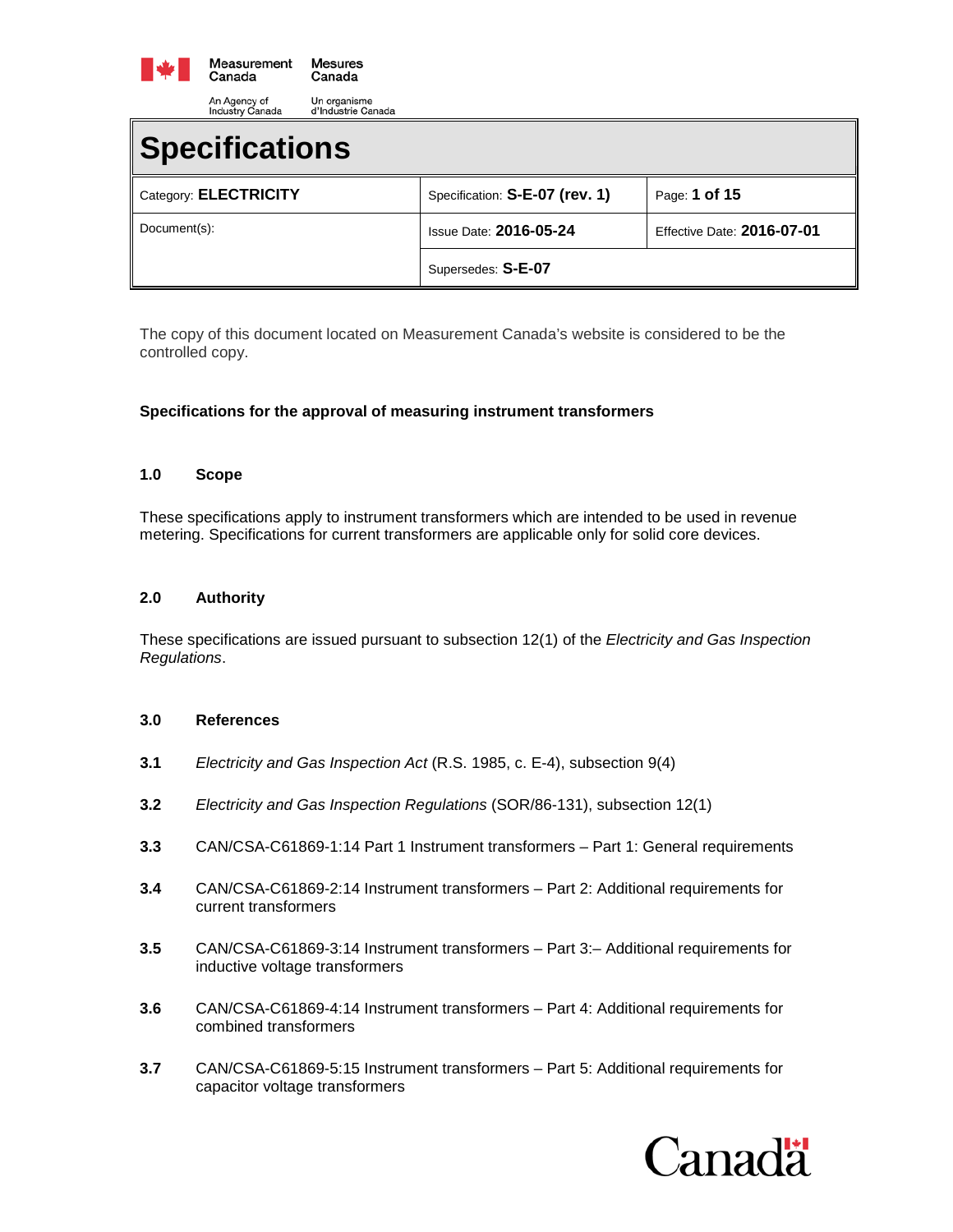| Category: <b>ELECTRICITY</b> | Specification: S-E-07 (rev. 1) | Page: 2 of 15              |
|------------------------------|--------------------------------|----------------------------|
| Document(s):                 | <b>Issue Date: 2016-05-24</b>  | Effective Date: 2016-07-01 |
|                              | Supersedes: S-E-07             |                            |

# **4.0 Definitions**

#### **Accuracy class**

A designation assigned to a measuring instrument transformer the errors of which remain within specified limits under prescribed conditions of use.

## **Accuracy-rating voltage**

The normal operating voltage of a voltage transformer upon which the accuracy performance is based.

## **Burden**

The property of the circuit connected to the secondary winding that determines the active and reactive power at the secondary terminals. The burden is expressed either as total ohms impedance with the effective resistance and reactance components, or as the total volt-amperes and power factor at the specified value of current or voltage, and frequency.

## **Capacitor voltage transformer**

A voltage transformer comprising a capacitor divider unit and an electromagnetic unit so designed and connected that the secondary voltage of the electromagnetic unit is substantially proportional to the primary voltage, and differs in phase from it by an angle which is approximately zero for an appropriate direction of connections and rated frequency.

#### **Combined instrument transformer**

A combination of voltage and current measuring transformers in a single tank or assembly. Also known as a "metering outfit".

#### **Continuous thermal current rating factor**

The number by which the rated primary current of a measuring current transformer is multiplied to obtain the maximum primary current that can be carried continuously without exceeding either the limiting temperature rise from 30 °C average ambient air temperature or the rated accuracy. The rating factor may be 1.0, 1.25, 1.33, 1.5, 2.0, 3.0 and 4.0.The rating factor of tapped-secondary or multi-ratio transformers applies to the highest ratio, unless otherwise stated.

#### **Current transformer**

A measuring instrument transformer in which the secondary current, in normal conditions of use, is substantially proportional to the primary current and differs in phase from it by an angle which is approximately zero for an appropriate direction of the connections.

#### **Double-primary current transformer**

A current transformer equipped with two primary windings suitable for series or parallel connection and common to all secondary coils and magnetic circuits.

#### **Double-ratio current transformer**

A multi-ratio current transformer which has two ratios which are in the ratio of two to one.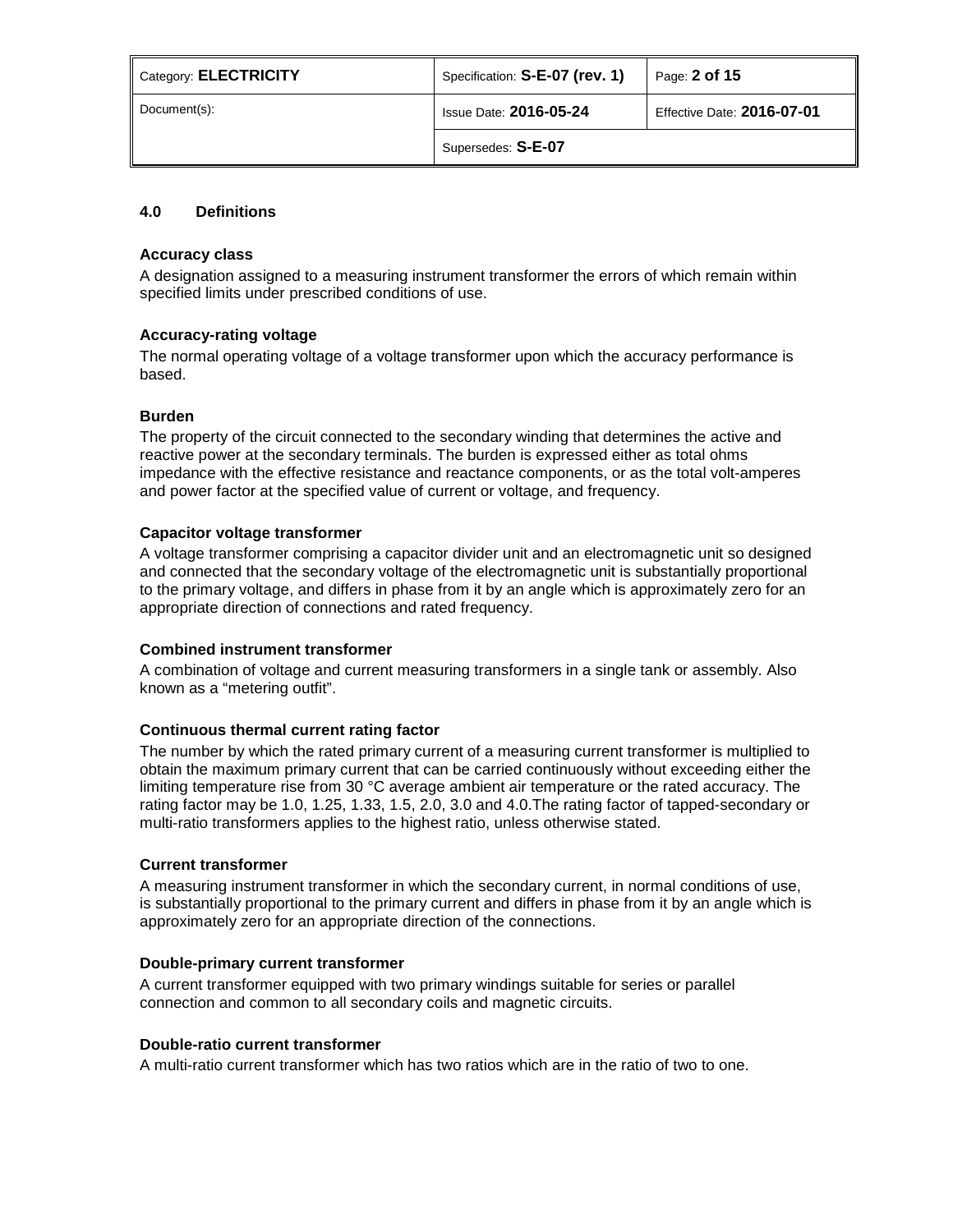| Category: ELECTRICITY | Specification: S-E-07 (rev. 1) | Page: 3 of 15              |
|-----------------------|--------------------------------|----------------------------|
| Document(s):          | <b>Issue Date: 2016-05-24</b>  | Effective Date: 2016-07-01 |
|                       | Supersedes: S-E-07             |                            |

## **Double-secondary current transformer**

One current transformer which has two secondary coils each on a separate magnetic circuit with both magnetic circuits excited by the same primary winding or windings. The secondary coils may be tapped or untapped.

## **Double-secondary voltage transformer**

One voltage transformer which has two secondary windings on the same magnetic circuit insulated from each other and the primary. Either or both of the secondary windings may be used for measurement or control.

## **Dual-ratio current transformer**

A multi-ratio current transformer having two ratios which are not necessarily in the relation of two to one.

## **Highest voltage for equipment**

The highest continuous root-mean-square steady-state voltage for which the equipment insulation is designed.

#### **Instrument transformer**

A measuring transformer which is intended to reproduce in its secondary circuit, in a definite and known proportion, the current or voltage of its primary circuit with the phase relations substantially preserved.

#### **Marked ratio**

The ratio of the rated primary value to the rated secondary value as stated on the nameplate.

#### **Multi-ratio current transformer**

One current transformer from which more than one ratio can be obtained by the use of taps or series-multiple connection.

#### **Multiple secondary current transformer**

One current transformer which has three or more secondary coils each on a separate magnetic circuit with all magnetic circuits excited by the same primary winding.

#### **Percent ratio error of an instrument transformer**

The difference between the ratio correction factor and unity expressed in per cent.

#### **Phase angle correction factor**

The ratio of the true power factor to the measured power factor. It is a function of both the phase angle of the instrument transformer and the power factor of the primary circuit being measured.

**Note:** The phase angle correction factor is the factor which corrects for the phase displacement of the current or voltage or both, due to the instrument transformer phase angle. The measured watts or watt hours in the secondary circuits of instrument transformers must be multiplied by the phase angle correction factor and the true ratio to obtain the true primary watts or watt hours.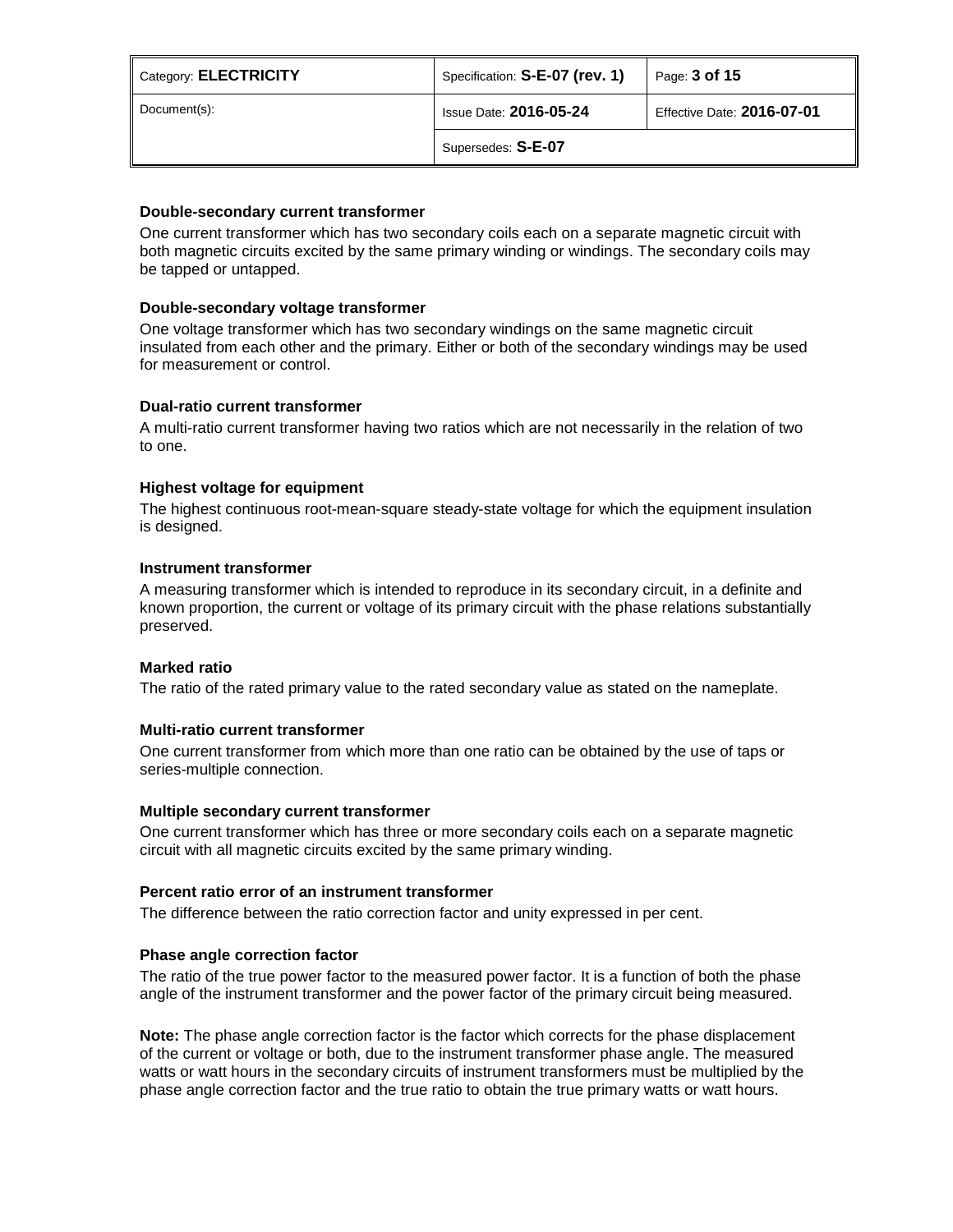| Category: ELECTRICITY | Specification: S-E-07 (rev. 1) | Page: 4 of 15              |
|-----------------------|--------------------------------|----------------------------|
| Document(s):          | <b>Issue Date: 2016-05-24</b>  | Effective Date: 2016-07-01 |
|                       | Supersedes: S-E-07             |                            |

## **Phase angle of an instrument transformer**

The phase displacement between the primary and secondary values.

**Note:** The phase angle of a current transformer is designated by the Greek letter beta (β) and is positive when the current leaving the identified secondary terminal leads the current entering the identified primary terminal.

For example:

 $\beta = 2600$  ( $RCF - TCF$ ), where β approximates the phase angle in minutes; and  $\beta = (RCF - TCF) \div 1.333$ , where  $\beta$  approximates the phase angle in radians.

Where: RCF is the ratio correction factor and TCF is the transformer correction factor

**Note:** The phase angle of a voltage transformer is designated by the Greek letter gamma (γ) and is positive when the voltage at the identified secondary terminal leads the voltage at the identified primary terminal.

For example:

 $\gamma = 2600$  (TCF – RCF), where γ approximates the phase angle in minutes; and  $\gamma = (RCF - TCF) \div 1.333$ , where y approximates the phase angle in radians.

Where: RCF is the ratio correction factor and TCF is the transformer correction factor

#### **Rated insulation level**

The combination of voltage values which characterize the insulation of an instrument transformer to withstand dielectric stresses.

#### **Rated output**

The value of the apparent power (in volt-amperes at a specific power factor) which the transformer is intended to supply to the secondary circuit at the rated secondary current or voltage and with rated burden connected to it.

#### **Rated primary current of a current transformer**

The current selected for the basis of performance specifications.

#### **Rated primary voltage of a voltage transformer**

The voltage selected for the basis of performance specifications.

#### **Rated secondary current**

The rated primary current divided by the marked ratio.

#### **Rated secondary voltage**

The rated primary voltage divided by the marked ratio.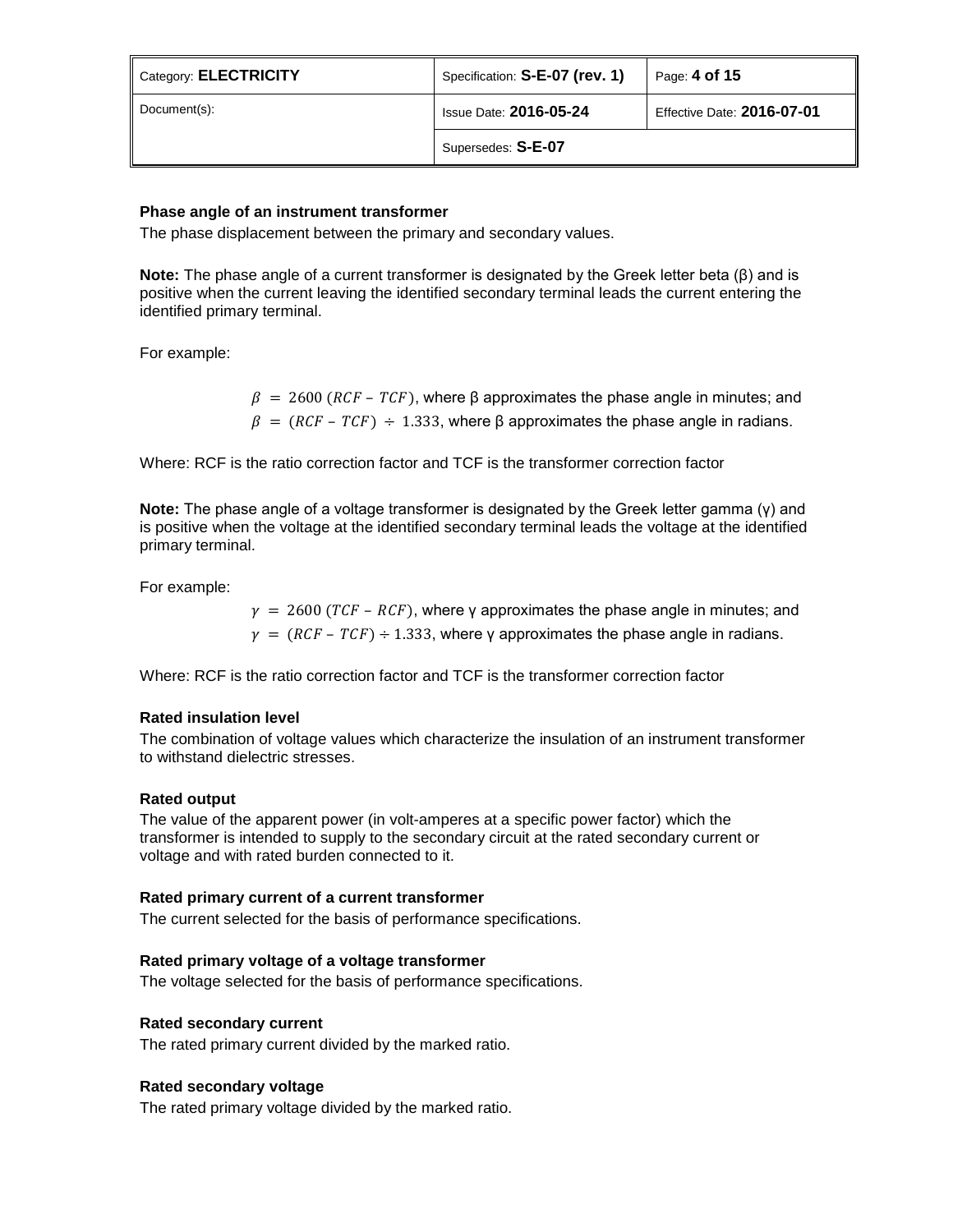| Category: <b>ELECTRICITY</b> | Specification: S-E-07 (rev. 1)                              | Page: 5 of 15 |  |
|------------------------------|-------------------------------------------------------------|---------------|--|
| Document(s):                 | <b>Issue Date: 2016-05-24</b><br>Effective Date: 2016-07-01 |               |  |
|                              | Supersedes: S-E-07                                          |               |  |

### **Ratio correction factor**

The ratio of the true ratio to the marked ratio. The primary current or voltage is equal to the secondary current or voltage multiplied by the marked ratio times the ratio correction factor.

## **Symbols for current transformer**

Symbols for measuring current transformer ratio designation as per Table 201A of CAN/CSA- 61869-2:14 shall be applicable.

## **Accuracy designation for current transformer**

Accuracy designation for current transformers shall be such that the accuracy class is identified, followed by the letter B, followed by the maximum standard burden applicable for the accuracy rating.

#### **Example:** 0.15B1.8\*

0.15 accuracy class for a burden B1.8

**Note:** \* B1.8 is a standard burden for measuring in accordance with Tables 1 and 2 in section 5.1.2.

#### **Symbols for voltage transformer**

Voltage transformer symbols for ratio designation as per the CSA column of Table 301A of CAN/CSA- 61869-3:14 shall be applicable.

#### **Accuracy designation for voltage transformer**

Accuracy designation for voltage transformers shall be such that the accuracy class is identified, followed by all the standard burdens applicable for the accuracy rating.

#### **Accuracy designation for voltage transformer**

Accuracy designation for voltage transformers shall be such that the accuracy class is identified, followed by all the standard burdens applicable for the accuracy rating.

**Example:** 0.3WXYZ \*

0.3% accuracy for a burden of 200 VA

**Note:** \* WXYZ are standard burdens in accordance with Table 3 in section 5.2.2.

#### **Three-wire current transformer**

A current transformer which has two separate primary windings each completely insulated for the rated insulation level of the transformer. This type of current transformer is for use on a threewire, single-phase service.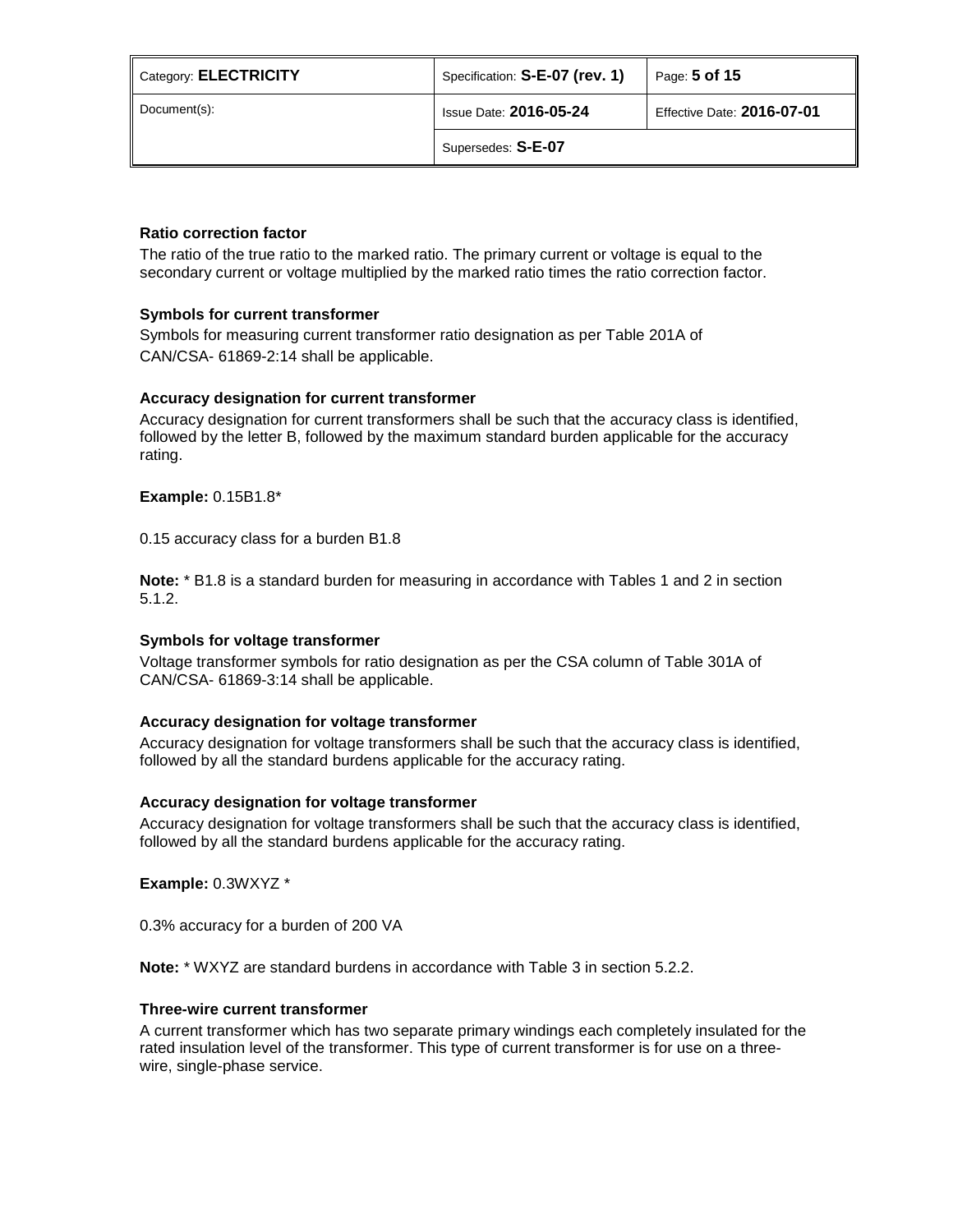| Category: <b>ELECTRICITY</b> | Specification: S-E-07 (rev. 1) | Page: 6 of 15              |
|------------------------------|--------------------------------|----------------------------|
| Document(s):                 | <b>Issue Date: 2016-05-24</b>  | Effective Date: 2016-07-01 |
|                              | Supersedes: S-E-07             |                            |

**Note:** These transformers may have two primary windings, one secondary winding and one core assembled as a single unit; or have two primary windings, two secondary windings and two cores assembled as separate units and mounted on one base with the secondaries connected permanently in parallel to a single terminal block. The secondary current in both cases is proportional to the phasor sum of the primary currents.

# **Transformer correction factor**

The ratio correction factor multiplied by the phase angle correction factor for a specified primary circuit power factor.

# **True ratio**

The ratio of the root-mean-square primary value to the root-mean-square secondary value under specified conditions, with sinusoidal current or voltage in the primary winding.

# **Type**

The manufacturer's designation for transformers having different nominal currents or voltages, but which are similar in:

- measurement characteristics
- model and construction

# **Voltage classification**

The level of power frequency voltage which identifies the system of insulation levels and associated tests applicable to the transformer.

#### **Voltage transformer**

A measuring instrument transformer in which the secondary voltage, in normal conditions of use, is substantially proportional to the primary voltage and differs from it by an angle which is approximately zero for an appropriate direction of the connections.

# **5.0 Ratings**

#### **5.1 Current transformer**

All current transformers shall meet the following requirements:

**5.1.1** Preferred current ratings shall be according to the values in Tables 201F and 20G of CAN/CSA 61869-2:14.

**5.1.2** Standard burdens for current transformers shall be according to the values in Tables 1 and 2 below.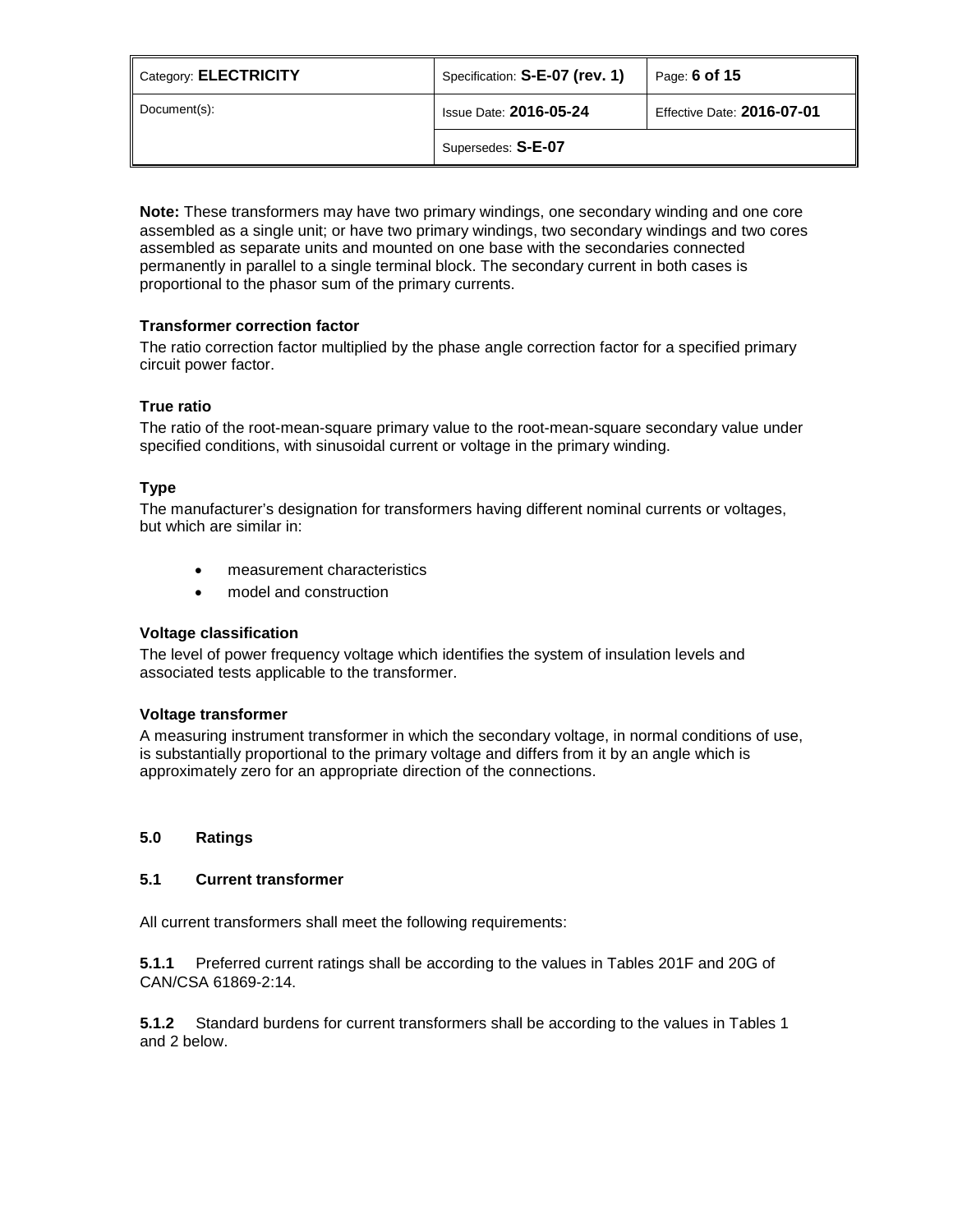| Category: ELECTRICITY | Specification: S-E-07 (rev. 1) | Page: <b>7 of 15</b>       |
|-----------------------|--------------------------------|----------------------------|
| Document(s):          | <b>Issue Date: 2016-05-24</b>  | Effective Date: 2016-07-01 |
|                       | Supersedes: S-E-07             |                            |

# **Table 1 – Standard burdens for current transformers with 5 ampere rated secondary current**

|                        |                        | <b>Characteristics</b> |                | <b>Characteristics for 60 Hz</b><br>5 A secondary current |                        |  |
|------------------------|------------------------|------------------------|----------------|-----------------------------------------------------------|------------------------|--|
| <b>Standard burden</b> | <b>Resistance</b><br>Ω | Inductance<br>mH       | Impedance<br>Ω | V.A                                                       | <b>Power</b><br>factor |  |
| $E - 0.04$             | 0.04                   | 0.0                    | 0.04           |                                                           | 1.0                    |  |
| $E - 0.2$              | 0.20                   | 0.0                    | 0.20           | 5                                                         | 1.0                    |  |
| B <sub>0.1</sub>       | 0.09                   | 0.116                  | 0.1            | 2.5                                                       | 0.9                    |  |
| B <sub>0.2</sub>       | 0.18                   | 0.232                  | 0.2            | 5.0                                                       | 0.9                    |  |
| <b>B0.5</b>            | 0.45                   | 0.580                  | 0.5            | 12.5                                                      | 0.9                    |  |
| <b>B0.9</b>            | 0.81                   | 1.044                  | 0.9            | 22.5                                                      | 0.9                    |  |
| <b>B1.8</b>            | 1.62                   | 2.088                  | 1.8            | 45.0                                                      | 0.9                    |  |

# **Table 2 – Standard burdens for current transformers with 1 ampere rated secondary current**

|                        |                        | <b>Characteristics</b>  |                | <b>Characteristics for 60 Hz</b><br>1 A secondary current |                        |  |
|------------------------|------------------------|-------------------------|----------------|-----------------------------------------------------------|------------------------|--|
| <b>Standard burden</b> | <b>Resistance</b><br>Ω | <b>Inductance</b><br>mH | Impedance<br>Ω | V•A                                                       | <b>Power</b><br>factor |  |
| $E - 0.01$             | 0.25                   | 0.0                     | 0.25           | 0.25                                                      | 1.0                    |  |
| $E - 0.04$             |                        | 0.0                     | 1.0            |                                                           | 1.0                    |  |
| $E - 0.2$              | 5                      | 0.0                     | 5.0            | 5                                                         | 1.0                    |  |
| B <sub>0.1</sub>       | 2.25                   | 2.9                     | 2.5            | 2.5                                                       | 0.9                    |  |
| B <sub>0.2</sub>       | 4.5                    | 5.8                     | 5.0            | 5.0                                                       | 0.9                    |  |
| B <sub>0.5</sub>       | 11.25                  | 14.5                    | 12.5           | 12.5                                                      | 0.9                    |  |
| <b>B0.9</b>            | 20.25                  | 26.1                    | 22.5           | 22.5                                                      | 0.9                    |  |
| B <sub>1.8</sub>       | 40.5                   | 52.2                    | 45.0           | 45.0                                                      | 0.9                    |  |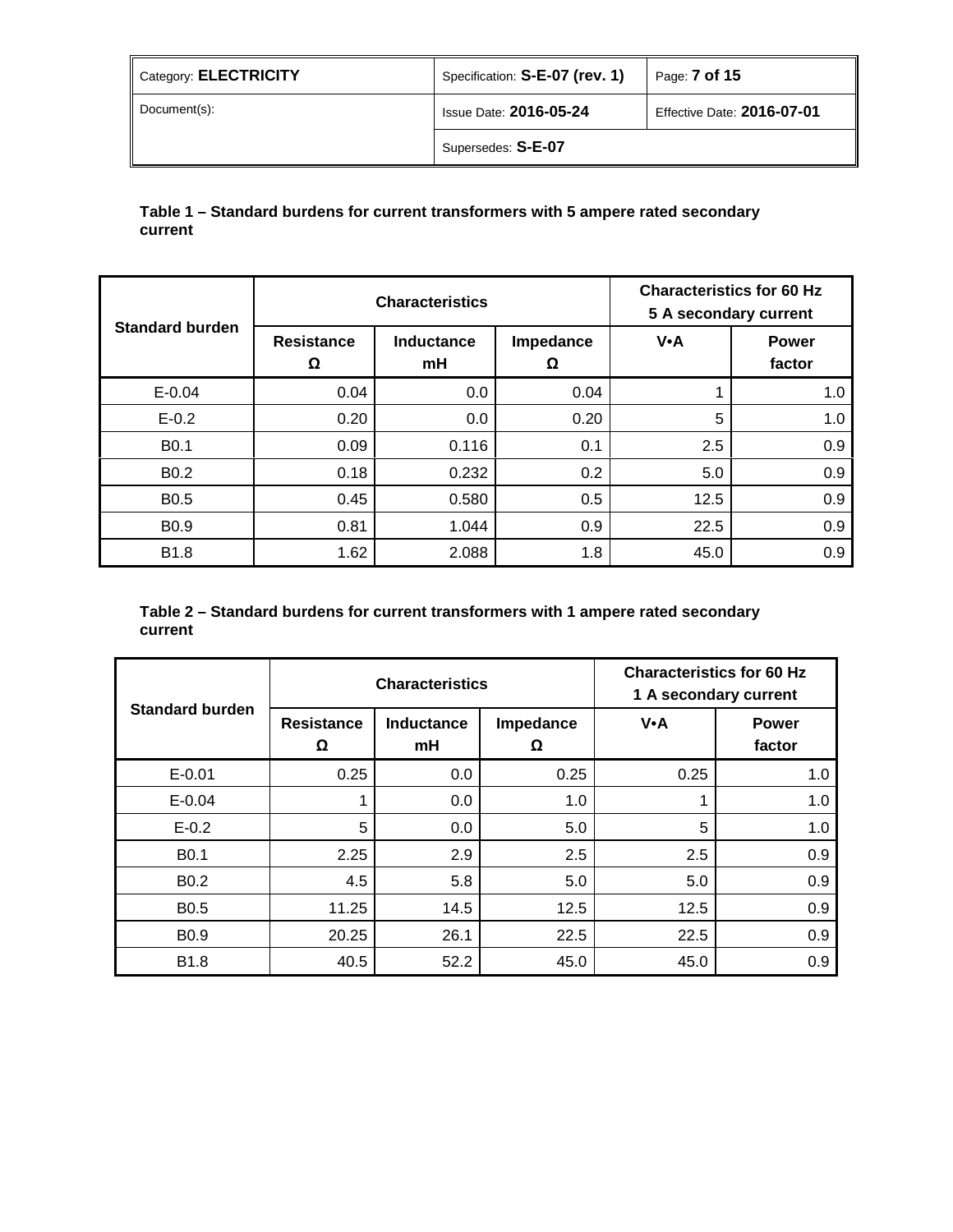| Category: <b>ELECTRICITY</b> | Specification: S-E-07 (rev. 1)                              | Page: 8 of 15 |
|------------------------------|-------------------------------------------------------------|---------------|
| Document(s):                 | <b>Issue Date: 2016-05-24</b><br>Effective Date: 2016-07-01 |               |
|                              | Supersedes: S-E-07                                          |               |

# **5.2 Voltage transformer**

All voltage transformers shall meet the following requirements:

**5.2.1** Only rated secondary voltages of 120 V and 115 V shall be approved for measuring applications.

**5.2.2** Preferred voltage ratings shall be according to the values in Tables 301F and 301G of CAN/CSA 61869-3:14.

**5.2.3** Standard burdens for voltage transformers shall be according to the values in Table 3 below.

| Table 3 – Standard burdens for voltage transformers |  |  |  |
|-----------------------------------------------------|--|--|--|
|-----------------------------------------------------|--|--|--|

| <b>Standard burden</b> |      | <b>Characteristics on 120 V basis</b> |                 |                 |                |
|------------------------|------|---------------------------------------|-----------------|-----------------|----------------|
| <b>Designation</b>     | VA   | PF                                    | Resistance<br>Ω | Inductance<br>н | Impedance<br>Ω |
| Q                      | 1.0  | 1                                     | 14400           | 0               | 14400          |
|                        | 2.5  | 1                                     | 5760            | 0               | 5760           |
| W                      | 12.5 | 0.1                                   | 115.2           | 3.042           | 1152           |
| X                      | 25   | 0.7                                   | 403.2           | 1.092           | 576            |
| Υ                      | 75   | 0.85                                  | 163.2           | 0.268           | 192            |
| z                      | 200  | 0.85                                  | 61.2            | 0.101           | 72             |
| ΖZ                     | 400  | 0.85                                  | 30.6            | 0.0504          | 36             |

## **6.0 Design requirements**

### **6.1 Temperature rise**

**6.1.1** Current transformer – Temperature rise of current transformers shall meet the requirement of section 6.4 of CAN/CSA 61869-1:14.

**6.1.2** Voltage transformer – Temperature rise of voltage transformers shall meet the requirement of section 6.4 of CAN/CSA 61869-1:14.

### **6.2 Insulation**

**6.2.1** Current transformer – Insulation level for current transformers shall meet the requirement of section 5.3 of CAN/CSA 61869-1:14.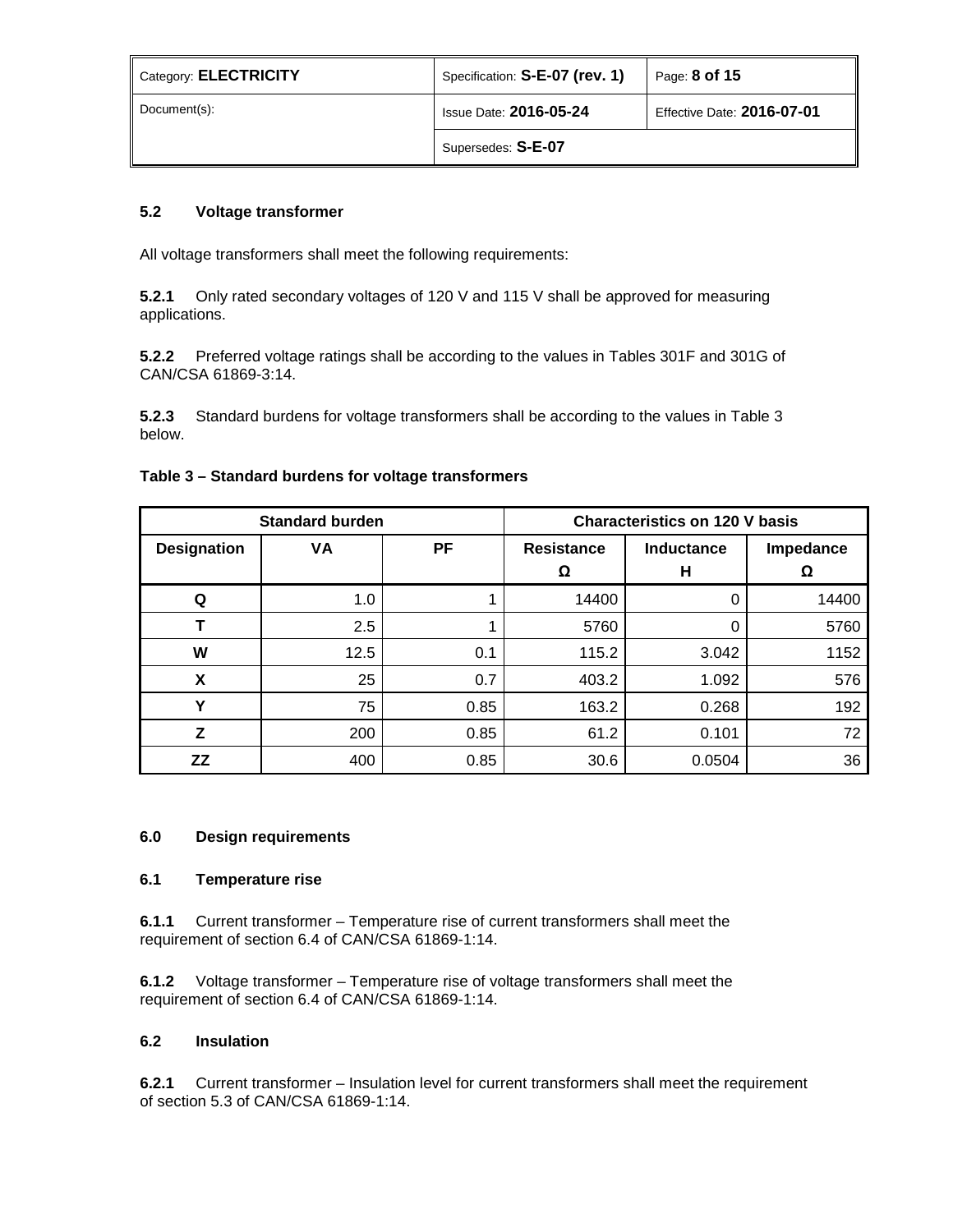| Category: ELECTRICITY | Specification: S-E-07 (rev. 1) | Page: 9 of 15              |
|-----------------------|--------------------------------|----------------------------|
| Document(s):          | <b>Issue Date: 2016-05-24</b>  | Effective Date: 2016-07-01 |
|                       | Supersedes: S-E-07             |                            |

**6.2.2** Voltage transformer – Insulation level for voltage transformers shall meet the requirement of section 5.3 of CAN-CSA 61869-1:14.

# **7.0 Markings**

# **7.1 Terminal markings**

In general, terminal markings shall identify the primary and secondary windings, the winding sections (if any), the relative polarities of windings and winding sections, and the intermediate tappings (if any).

**7.1.1** Current transformer – Terminal markings of current transformers shall meet Canadian marking requirements of sections 6.13.201 and 6.13.201.4 of CAN/CSA 61869-2:14.

**7.1.2** Voltage transformer – Terminal markings of inductive voltage transformers shall meet Canadian marking requirements of sections 6.13.301.3 and 6.13.301.4 of CAN/CSA 61869-3:14. Terminal markings of capacitor voltage transformers shall meet Canadian marking requirements of section 6.13.501 of CAN/CSA 61869-5:15.

**7.1.3** Combined transformer – Terminal markings of combined transformers shall meet Canadian marking requirements of section 6.13.401 of CAN/CSA 61869-4:14.

# **7.2 Nameplate**

**7.2.1** Nameplate positioning (general) – The nameplate of measuring instrument transformers shall be attached so as to be clearly visible or easily accessible. If the transformer is contained within another device such as a power transformer or a metering outfit, the nameplate shall be mounted on the exterior of the device in such a manner as to be readily visible (i.e. on the measuring element or base). The nameplate shall not be mounted on the terminal cover unless the cover remains permanently attached to the exterior of the transformer by a physical means such as a non-removable hinge or similar arrangement.

**7.2.2** Current transformer – Where applicable, nameplates of current transformers shall include, as a minimum, the following:

- a) Manufacturer's name or trademark
- b) Manufacturer's type
- c) Manufacturer's serial number
- d) Rated frequency
- e) Rated primary and secondary currents
- f) Voltage classification
- g) Continuous thermal current rating factor
- h) Approved measuring accuracy rating\*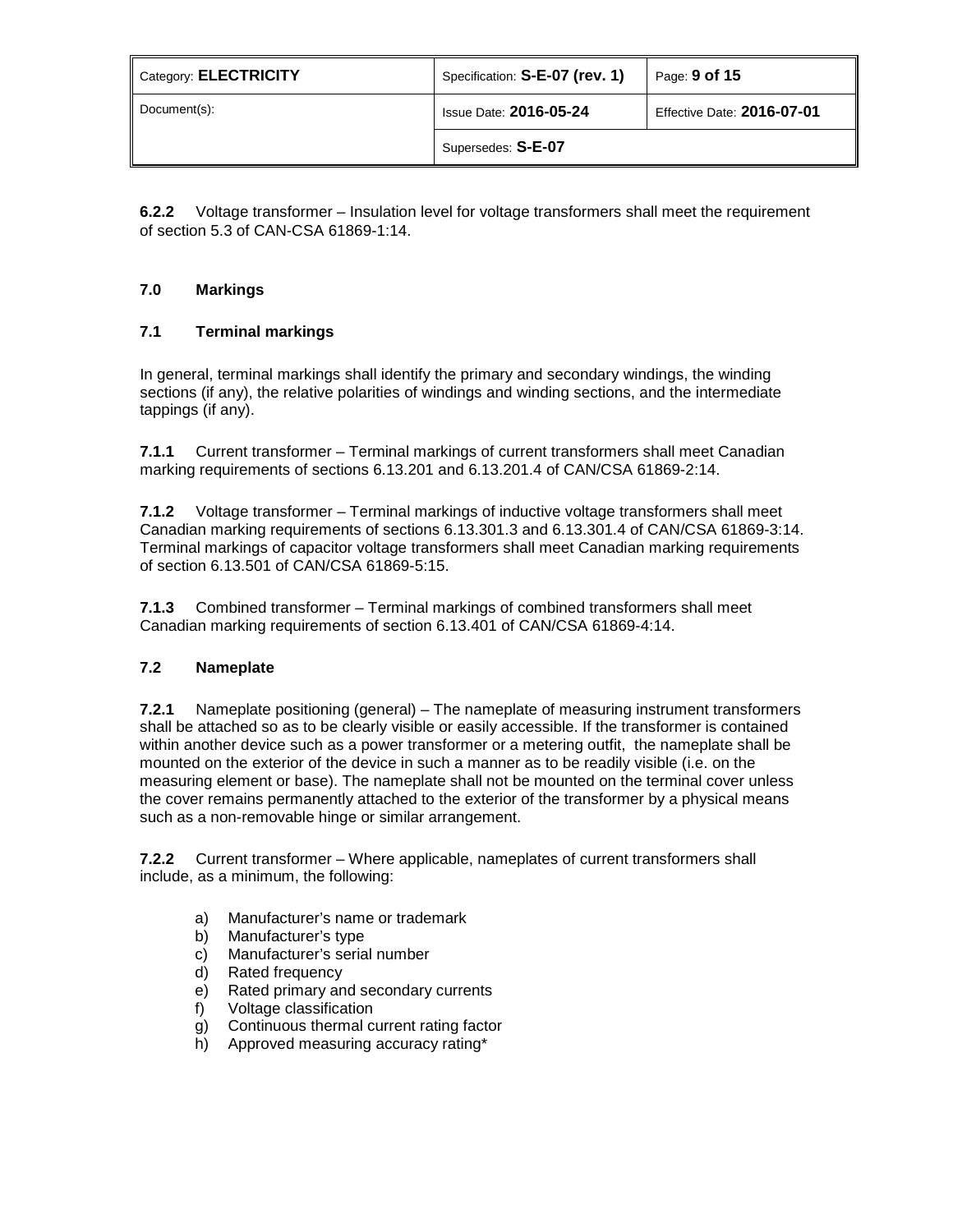| Category: ELECTRICITY | Specification: S-E-07 (rev. 1)                              | Page: 10 of 15 |
|-----------------------|-------------------------------------------------------------|----------------|
| Document(s):          | <b>Issue Date: 2016-05-24</b><br>Effective Date: 2016-07-01 |                |
|                       | Supersedes: S-E-07                                          |                |

# i) Approval number

Note: \* Unapproved accuracy ratings shall be clearly distinguished from approved ratings.

**7.2.3** Voltage transformer – Where applicable, nameplates of voltage transformers shall include, as a minimum, the following:

- a) Manufacturer's name or trademark
- b) Manufacturer's type
- c) Manufacturer's serial number
- d) Rated frequency
- e) Rated primary and secondary voltages
- f) Voltage classification
- g) Lightning impulse level
- h) Rated voltage factor and rated time
- i) Approved measuring accuracy rating
- j) Approval number

#### **8.0 Accuracy**

### **8.1 Current transformers**

**8.1.1** Assignment of accuracy class – A measuring current transformer shall be given an accuracy class as specified in Table 4 for each standard burden (Tables 1 and 2) up to the maximum for which it is designed. For multi ratio current transformers, if only one accuracy rating is assigned, it shall apply to all ratios.

**8.1.2** Basis for measurement accuracy classes – Accuracy classes for measuring current transformers are based on the requirement that the transformer correction factor (TCF) be within specified limits for the following conditions:

- a) 100% of rated primary current or the corresponding continuous current factor;
- b) 10% or 5% of rated primary current;
- c) power factor (lagging) of metered power load from 0.6 to 1.0;
- d) burden of a specific standard value; and
- e) normal service conditions.

**Note:** At 5% or 10% of rated primary current, the permissible error is twice the permissible error at 100% rated primary current.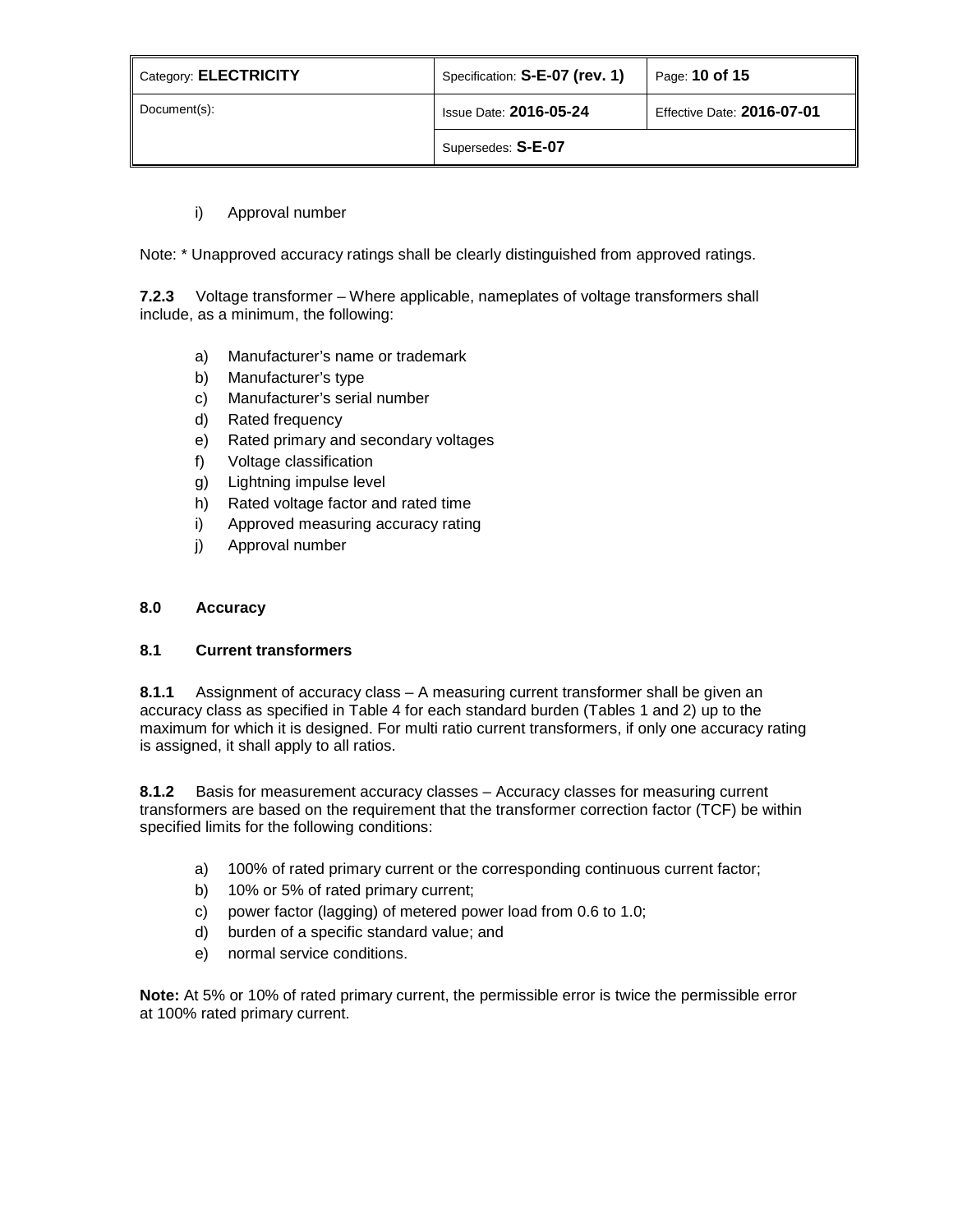| Category: ELECTRICITY | Specification: S-E-07 (rev. 1) | Page: 11 of 15             |
|-----------------------|--------------------------------|----------------------------|
| Document(s):          | <b>Issue Date: 2016-05-24</b>  | Effective Date: 2016-07-01 |
|                       | Supersedes: S-E-07             |                            |

The relationships between the limits of the ratio correction factors (RCFs) and the phase angle for the limiting values of the TCFs specified in Table 4 are shown in the parallelograms in Figure 1 and Figure 2.

## **Table 4 – Accuracy classes and corresponding limits of transformer correction factors for measuring current transformers**

| <b>Accuracy</b><br>class | 100% rated<br>current* | 10% rated<br>current | 5% rated<br>current | Limits of power factor<br>(lag) of metered power<br>load |
|--------------------------|------------------------|----------------------|---------------------|----------------------------------------------------------|
| 0.15                     | 0.9985-1.0015          |                      | $0.997 - 1.003$     | $0.6 - 1$                                                |
| 0.3                      | $0.997 - 1.003$        | $0.994 - 1.006$      |                     | $0.6 - 1$                                                |
| 0.6                      | $0.994 - 1.006$        | 0.988-1.012          |                     | $0.6 - 1$                                                |

**Note:** These limits also apply at the maximum continuous current rating factor (RF). The RF can be 1.0, 1.25, 1.33, 1.5, 2.0, 3.0 or 4.0.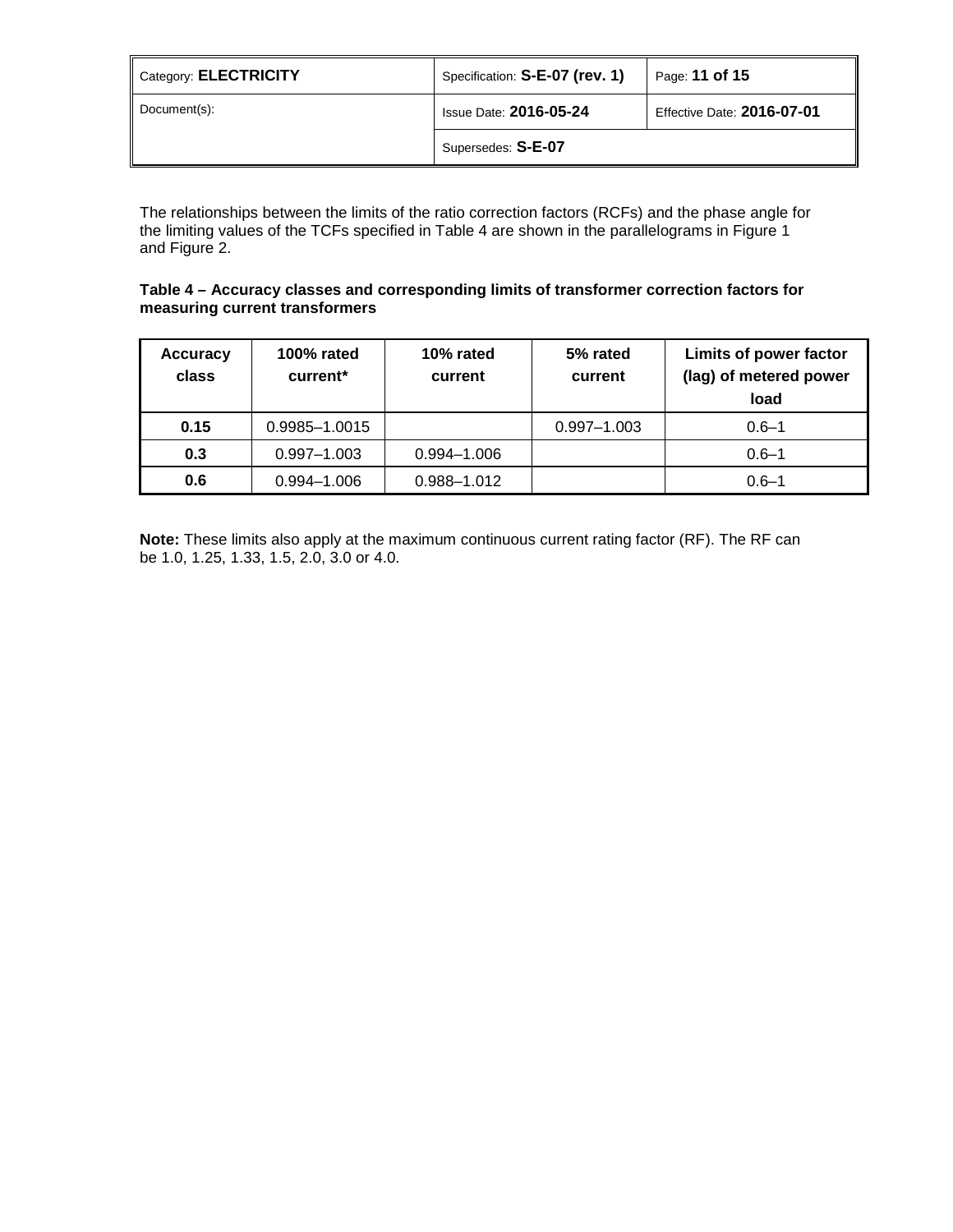| Category: ELECTRICITY | Specification: S-E-07 (rev. 1) | Page: 12 of 15             |
|-----------------------|--------------------------------|----------------------------|
| Document(s):          | <b>Issue Date: 2016-05-24</b>  | Effective Date: 2016-07-01 |
|                       | Supersedes: S-E-07             |                            |



**Figure 1 – Limits of 0.3 and 0.6 accuracy classes for measuring current transformers**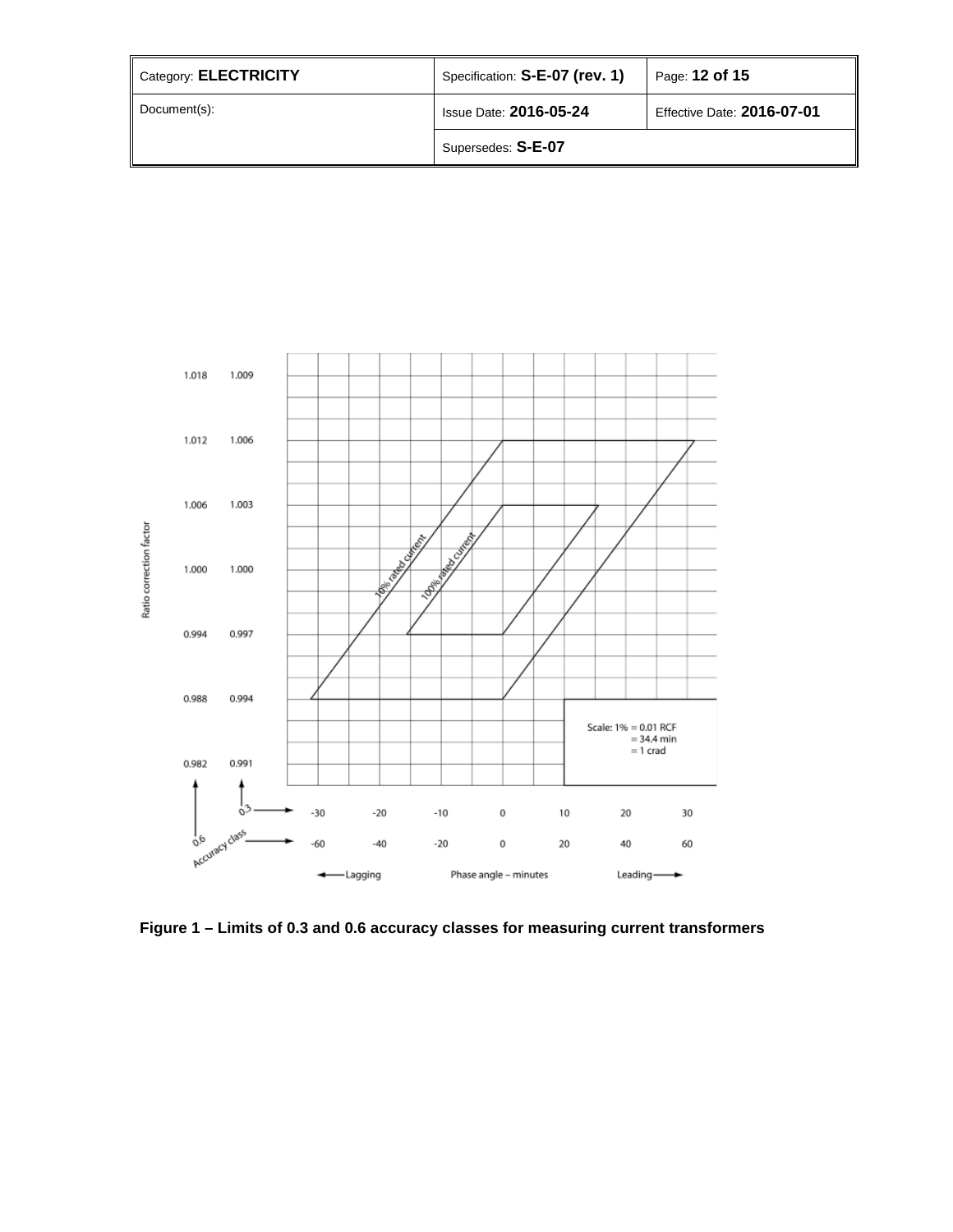| Category: ELECTRICITY | Specification: S-E-07 (rev. 1)                              | Page: 13 of 15 |
|-----------------------|-------------------------------------------------------------|----------------|
| Document(s):          | Effective Date: 2016-07-01<br><b>Issue Date: 2016-05-24</b> |                |
|                       | Supersedes: S-E-07                                          |                |



# **Figure 2** – **Limits of 0.15 accuracy class for measuring current transformers**

# **8.2 Voltage transformers**

**8.2.1** Assignment of accuracy class – A measuring voltage transformer shall be given an accuracy class as specified in Table 5 for each standard burden in Table 3, up to the maximum for which it is designed.

**8.2.2** Accuracy class for multi-ratio measuring voltage transformers – Where a single accuracy designation is specified for transformers with secondary and tertiary windings (e.g., in the form 0.3Z), the accuracy requirement shall only apply to the secondary winding when the tertiary winding is not loaded, to the tertiary winding when the secondary winding is not loaded, and to both windings when the designated burden is divided in any proportion between the two windings. Where a double accuracy designation is specified (e.g., in the form 0.6Z-0.6Z), the first designation shall apply to the secondary winding and the other to the tertiary shall apply when the tertiary winding is either not loaded or loaded with its designated burden, and the accuracy requirement for the tertiary winding shall apply when the secondary winding is either not loaded or loaded with its designated burden.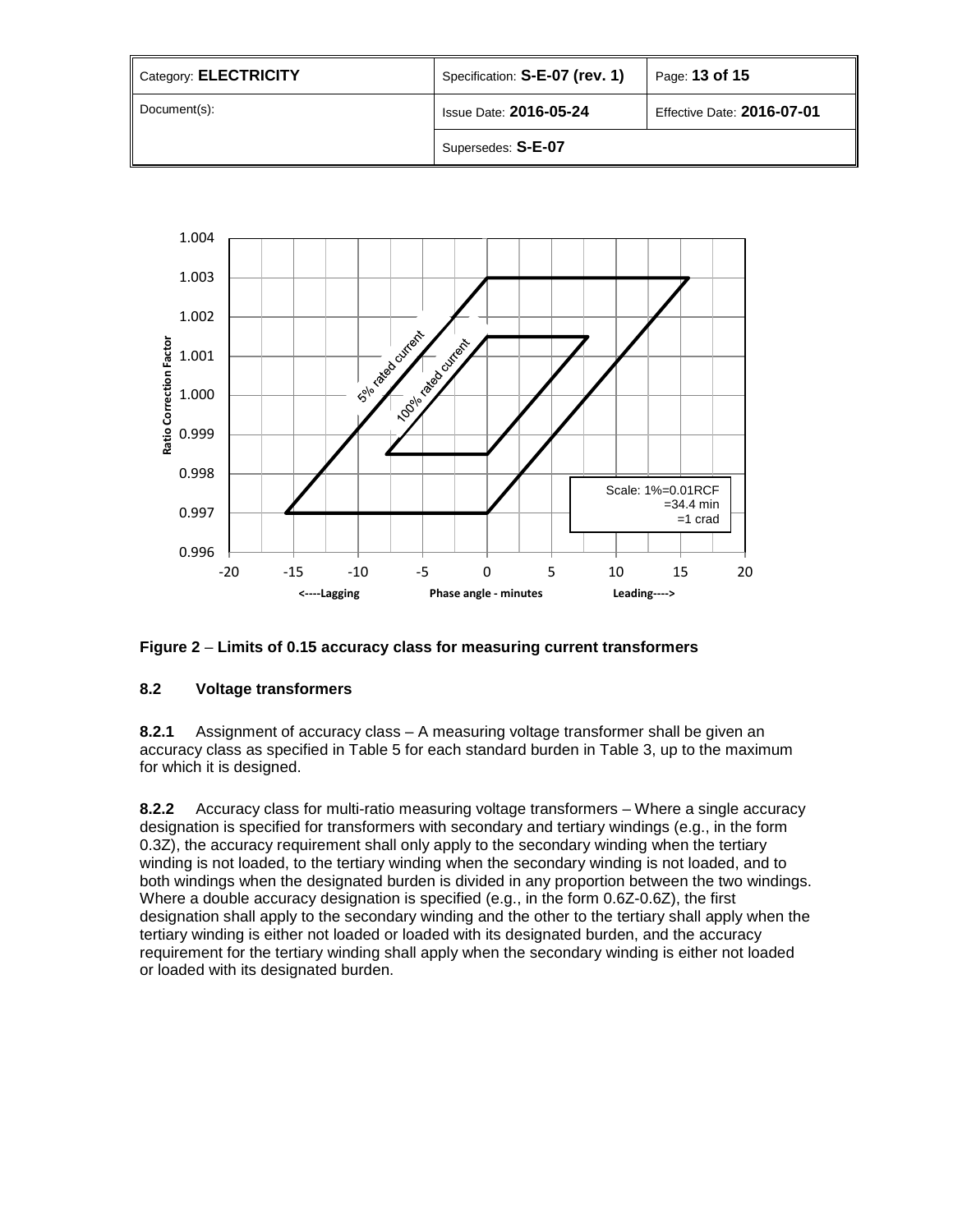| Category: ELECTRICITY | Specification: S-E-07 (rev. 1)                              | Page: 14 of 15 |
|-----------------------|-------------------------------------------------------------|----------------|
| Document(s):          | <b>Issue Date: 2016-05-24</b><br>Effective Date: 2016-07-01 |                |
|                       | Supersedes: S-E-07                                          |                |

**8.2.3** Basis for measurement accuracy classes – Accuracy classes for measuring voltage transformers are based on the requirement that the TCF be within specified limits for the following conditions:

- a) 90% to 110% of accuracy-rated voltage;
- b) Voltage corresponding to the continuous rating factor as per Table 304, as referenced in CAN/CSA 61869-3:14;
- c) Power factor (lagging) of metered power load from 0.6 to 1.0;
- d) Burden of a specified standard value; and
- e) Indicated service conditions.

The relationships between the limits of the ratio correction factors and the phase angle for the limiting values of the TCFs specified in Table 5 are shown in the parallelogram in Figure 3.

# **Table 5 – Accuracy classes and corresponding limits of transformer correction factors for voltage transformers for measuring \***

| <b>Accuracy</b><br>classes | Limits of TCF for 90% to 110%<br>Accuracy-rating voltage ** |                | <b>Limits of power</b><br>factor (lag) of |
|----------------------------|-------------------------------------------------------------|----------------|-------------------------------------------|
|                            | <b>Minimum</b>                                              | <b>Maximum</b> | metered power<br>load                     |
| 0.15                       | 0.9985                                                      | 1.0015         | $0.6 - 1$                                 |
| 0.3                        | 0.997                                                       | 1.003          | $0.6 - 1$                                 |
| 0.6                        | 0.994                                                       | 1.006          | $0.6 - 1$                                 |

#### **Notes:**

\* See Figure 3.

\*\* These limits also apply at the maximum continuous voltage rating factor.